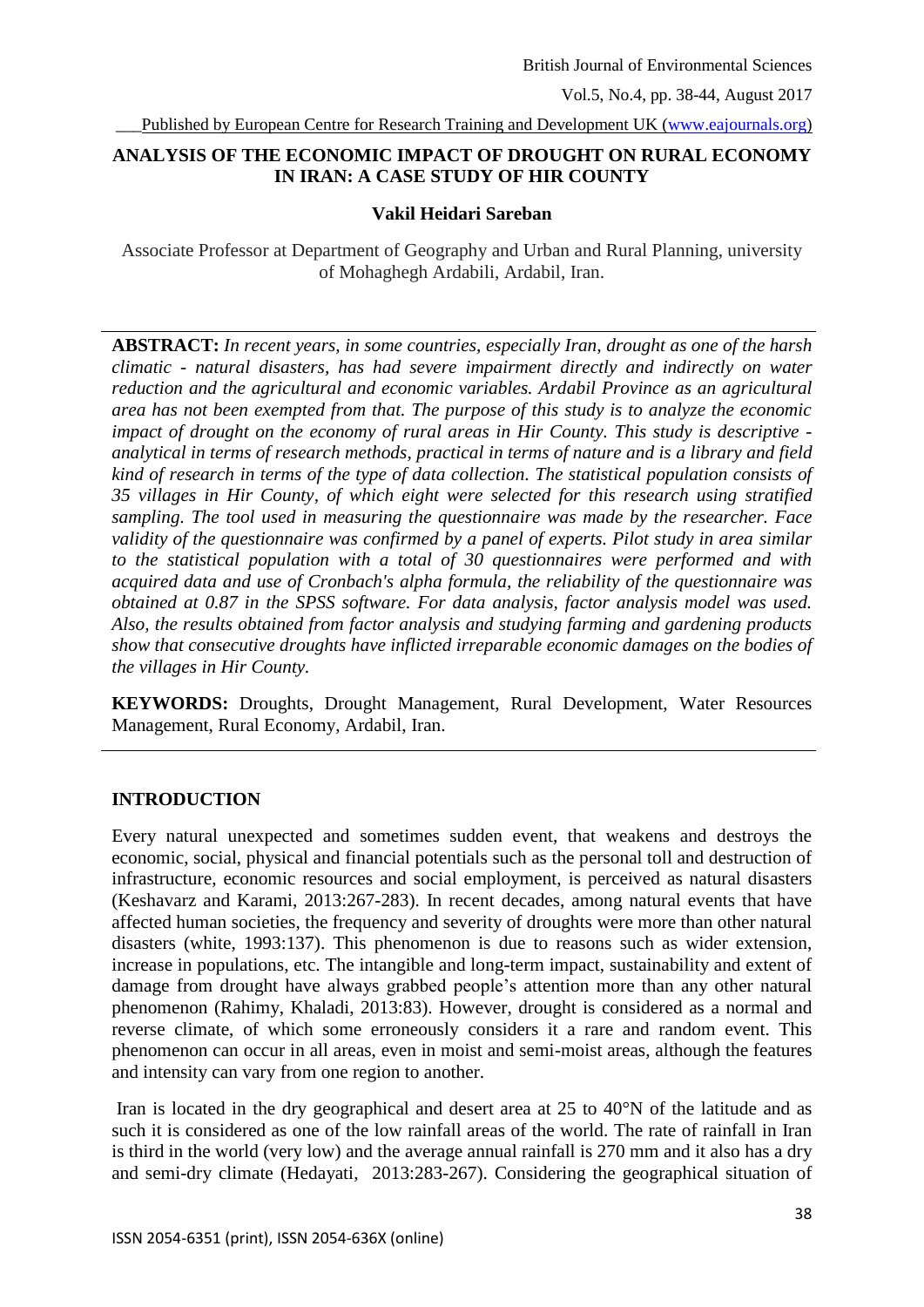Published by European Centre for Research Training and Development UK [\(www.eajournals.org\)](http://www.eajournals.org/)

Iran, been located in dry climate with low rainfall, it should be noted that water crisis and drought is a major characteristic of the climate considered in Iran (Keshavarz et al, 2013). Although water crisis and drought is not often a country's inclusion problem; but in general, none of the regions in the country has been immune to this phenomenon, depending on their natural position, they are experiencing the devastating effects of this phenomenon (Rezaei, 2014:125-134).

A study of Nassaji Zavareh (2014), came to a conclusion that the most important economic consequences of drought are reduction of farmers' income and the agricultural sector employees, rising input prices, reducing the prices of farm lands and increase in the prices of food. Sobhani Nasab (2014), found that economic losses caused by drought in the Sistan-Baluchistan region has led to increased unemployment twice the national, and reduced crop production income in this province. Keshavarz et al (2013), in their findings of fieldwork came to a conclusion that the economic effects of drought in Fars province include the reduction of cultivated and orchard land, changes in the economic structure of villages and decline in other sources of income. A study of Gholami et al (2012), enumerated the economic impact of drought to include raising the cost of the drilling and pumping of groundwater, increasing debt to government agencies, and reducing villagers' incentives for investment in the agricultural sector. The research findings of Erfaniyan and Alizadeh's (2012), in the Golestan Province shows that the effects of drought has had a serious decline in wheat yield (130 kg/ha ). Fatemi and Karami (2011), in their field findings on the impact of drought on rural areas suggest that economic impact of drought leads to increasing risk of investment in public and private sector in rural areas, increasing cost of production and reduction in the value of villagers' assets. Mohammadi Yeganeh et al (2013), found that drought has left many economic impact in rural areas in Abarkooh county including: Rising in prices of input, changes in utilization systems, increase in the cost of production and fall in the value of villagers' assets. In another study, Mohammadi Yeganeh and Hakim Doost (2014), focused on the economic impact of drought and its effects on rural instability in Zanjan province. The results indicate that between drought and rural migration rates, there was a significant positive relationship with 95% confidence level, 87% of rural migration in the study area was due to the increased trends of drought. Also, drought, on time scales of several years has had negative impact on the rural economy and agriculture and has led to altered functioning of rural land and reduction in the amount of villagers' income and employment opportunities.

Studies have shown that the average annual rainfall in Hir County is 267 mm and the average monthly temperature is 0.9°C. A review of the amount rainfall in the past few years have shown that there were 14 rainfall less than normal in Hir County. Based on the definition of drought, which is rainfall below average amounts, the city of Hir has actually been faced with drought in the past 14 years. However, it should be noted that due to climatic differences in different areas of the County, drought and therefore its impact is not the same in different regions. Such that, in some villages drought intensity was high and in some areas drought and its consequences were less important. The effects of drought have been so severe in some areas, which has led to severe unemployment and rural migration and thus haunting some of the villages (Rezai Banafsheh, et al, 2013:130-142). Due to the necessity and importance of villagers lives affected by drought, the goal of present study is to analyze the economic impact of drought on rural economy in Hir County from 2007-2014 and to answer the question on what are the economic impacts of the drought in Hir's rural areas.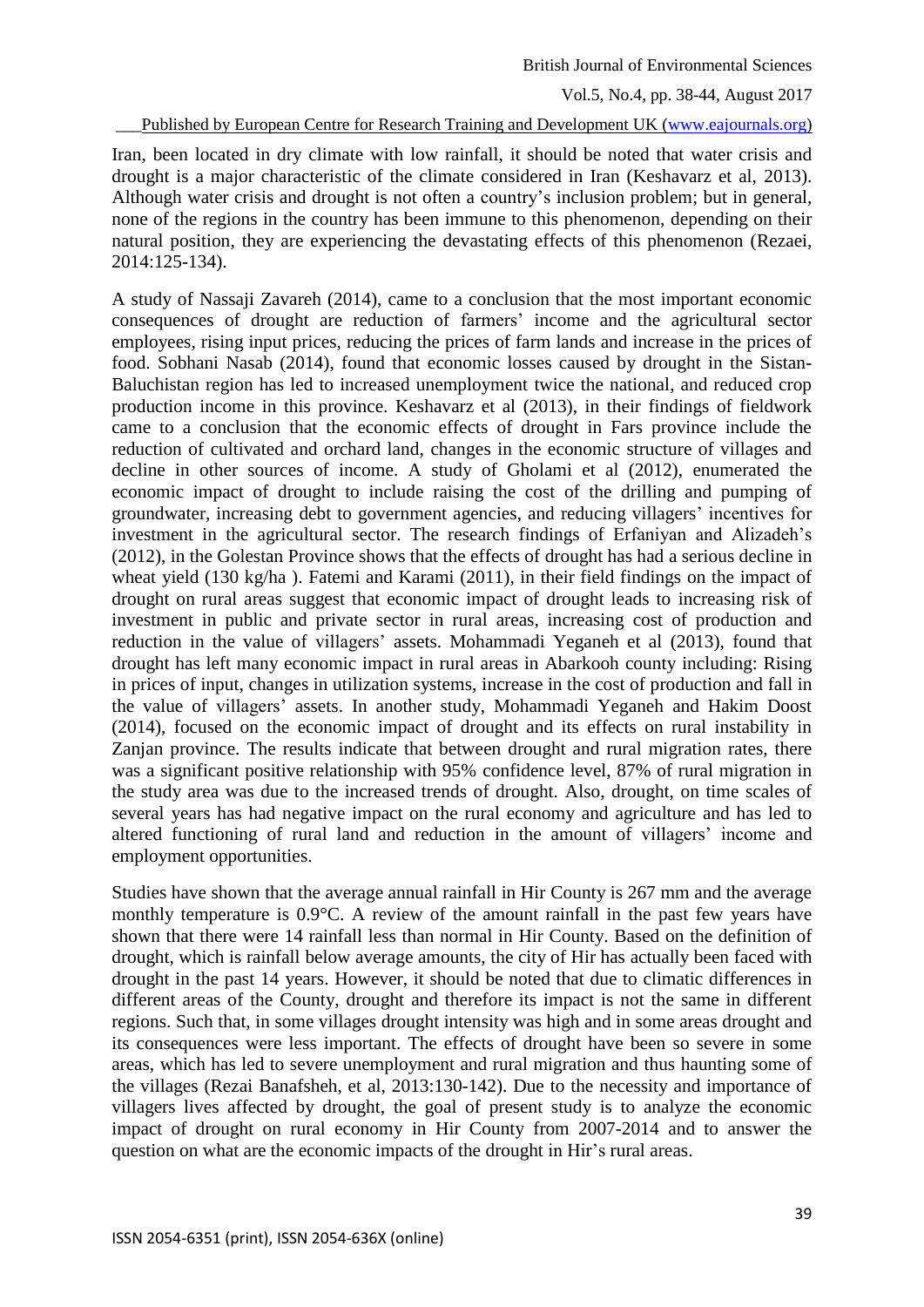Published by European Centre for Research Training and Development UK [\(www.eajournals.org\)](http://www.eajournals.org/)

# **MATERIALS AND METHODS**

The present study is descriptive-analytical in terms of research methods, applied in terms of nature, and is a library and field research in terms of data collection. The statistical population consists of 35 villages in Hir County, using stratified sampling, 8 villages were selected for the study. Measurement tools of questionnaire were made by the researcher. Face validity of the questionnaire was confirmed by a panel of experts. Pilot study was performed in a similar statistical population with a total of 30 questionnaires and the reliability of the questionnaire was obtained at 0.87 with acquired data and the use of Cronbach's alpha formula in the SPSS software. To identify households in each village, to complete the questionnaire of all households in the village, schematic method was used. The collected questionnaires have been formed from both personal and professional characteristics of the respondents and the respondents' views about the intensity and effects from any of the drought (15 variables). These variables have been identified and extracted through an extensive review of theoretical research in the subject area under study and also by semistructured interviews with knowledgeable experts and Agricultural Organization of Hir County, and the regional water company of Ardabil.

# **Analysis of the research findings**

### **Consequences of drought on rural economy in Hir city**

In this study, respondents in gender were men with a frequency of 87.6%, and the most common age was between 45-55 with a frequency of 31%. Statistically, the study populations were literate with a frequency of 72% and the highest percentage was related to primary school with a frequency of 41.5%. The number of people in a family was 5 in the household with a frequency of 24%. Also, the majority of employment in this County was a compilation of several jobs such as agriculture - livestock and horticulture with a frequency of 41.5%. Among this statistical population, a single job was rare as the frequency of agriculture with 9% indicates.

In this study, in order to categorize the effects of drought in villages used for this study in Hir County and quantify explained variance by each variable within categories of factors, factor analysis was used. To determine the suitability of the data relating to sets of analyzed variables regarding the effects of drought, KMO index and the Bartlett's test were used. The significance of Bartlett's test at the 99% confidence level and an appropriate amount of KMO indicates variables correlation and appropriateness of the desired factors for factor analysis (Table 1).

|  |  |  | Table 1: the value of KMO and Bartlett test |  |
|--|--|--|---------------------------------------------|--|
|--|--|--|---------------------------------------------|--|

| Analysis set of KMO                                           | <b>Bartlet Test</b> | Sig   |
|---------------------------------------------------------------|---------------------|-------|
| The effects of drought on the Hir County<br>economy $(0.559)$ | 63.021              | 0.000 |

Source: Research findings: 2015.

In Table (1), indices were ranked according to the respondents views. It can be seen from the perspective of the respondents that indices of declining factors of production have an average of 4.5234%. Also, indices indicating the reduction in farm income; livestock products, crops yield losses and so on are subgroup of indicators decreasing production inputs and are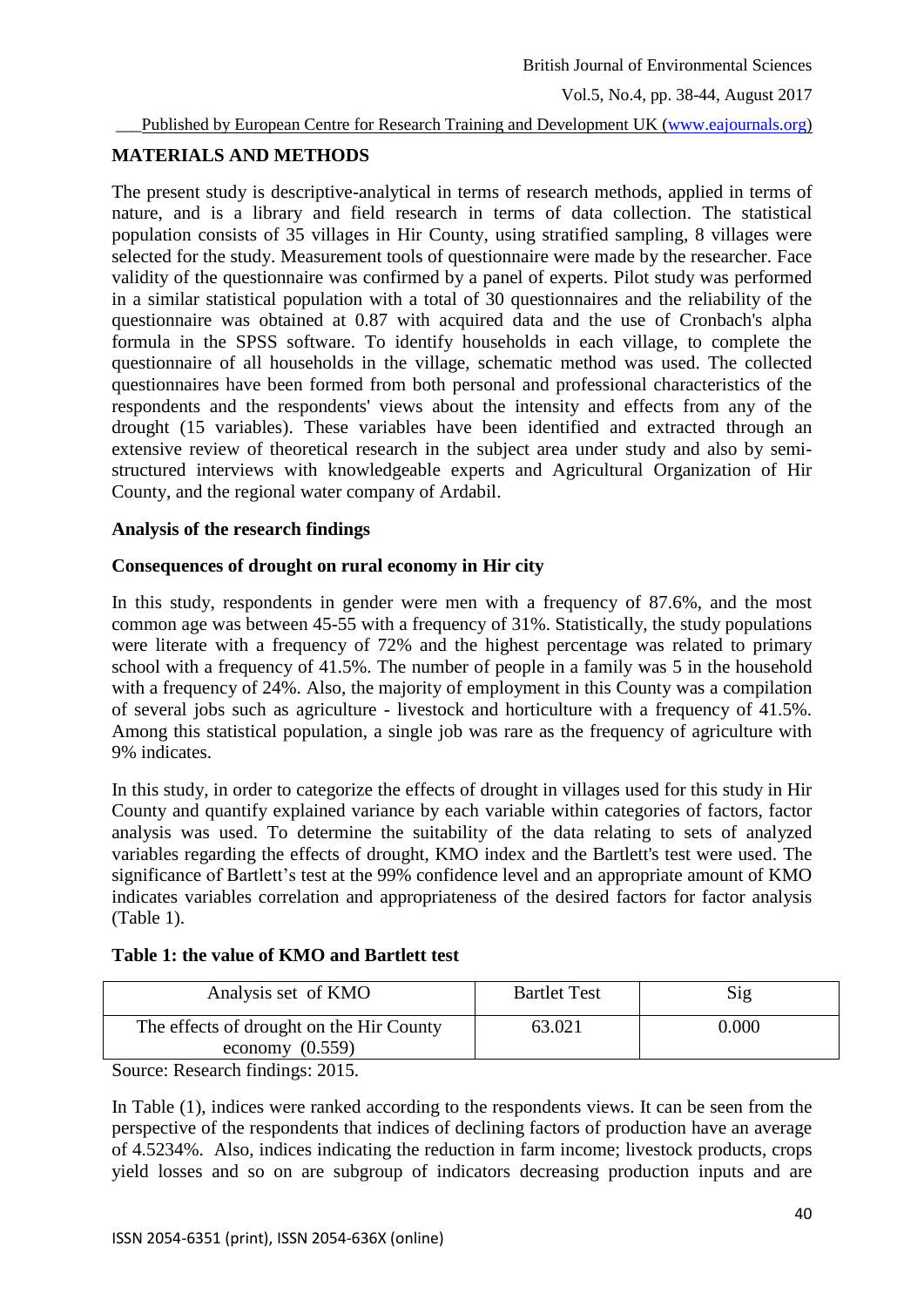British Journal of Environmental Sciences

Vol.5, No.4, pp. 38-44, August 2017

Published by European Centre for Research Training and Development UK [\(www.eajournals.org\)](http://www.eajournals.org/)

respectively among the other indicators. This means that from the respondent's point of view, the decline in production inputs indicators, which was dependent on rainfall somehow forms the source of income of most residents of the village (agriculture - livestock and horticulture) which was also mentioned above. With reduced rainfall and drought; reduction in these inputs will threaten the rural economy to a very large extent. From the respondents point of view, as shown in Table 2, although reduced rainfall and drought could lead to decline in production inputs and also weakens the rural economy, it has not been able to change the employment of the villagers from agriculture - livestock and horticulture, on the one hand, it was because majority of respondents were aged between 45-55; and on the other hand, turning to another job was hard and impossible which may weaken the industrial and service basis in villages of this County. However, turning this County into an industrial County is considered as a new and fresh step in this County. Table 2 also shows that the index of inequality in the distribution of facilities and services with an average of 3-7209 has been placed. This means that in the respondents point of view, reduced rainfall and drought has only threatened the economy of this counties villages and has not been able to make serious detrimental impact on some components that are so dependent on the government and private sectors, such as distribution facilities for inputs, credit and services and because the economy of these inputs is provided by the government and villagers.

| <b>Initial Index</b>                  | <b>Load Factor</b> | Rank           | Average          | Standard  |
|---------------------------------------|--------------------|----------------|------------------|-----------|
|                                       |                    |                |                  | deviation |
| Decline in production inputs          | 0.62               | $\mathbf{1}$   | 4.9              | 0.3077    |
| Reduction in the income of farming    | 0.81               | $\overline{2}$ | 4.85             | 0.3663    |
| and gardening production              |                    |                |                  |           |
| Decline in income of livestock        | 0.79               | 3              | 3.4              | 1.3917    |
| production                            |                    |                |                  |           |
| Yield loss on farms                   | 0.65               | $\overline{4}$ | 4.1              | 1.1652    |
| Decline in farming and gardening      | 0.65               | 5              | 4.1              | 1.4109    |
| yields                                |                    |                |                  |           |
| Reduction in current and fixed assets | 0.43               | 6              | $\overline{4}$   | 0.9322    |
| of rural households                   |                    |                |                  |           |
| Reduce employment at the village      | 0.64               | $\overline{7}$ | $\overline{3.8}$ | 1.3993    |
| <b>Yield reduction in Gardens</b>     | 0.42               | $8\,$          | 3.75             | 0.4442    |
| Depreciation of villagers' assets     | 0.71               | $\overline{9}$ | 3.75             | 1.5852    |
| (estate, etc.)                        |                    |                |                  |           |
| Reduce wages for daily labor work     | 0.66               | 10             | 3.7              | 0.4701    |
| Rising prices of production inputs    | 0.63               | 11             | 3.7              | 0.4701    |
| (seed, fertilizer, pesticide, etc.)   |                    |                |                  |           |
| Reducing farmers incentive<br>for     | 0.55               | 12             | 3.6              | 1.0954    |
| investment in agriculture             |                    |                |                  |           |
| Price increases in production costs   | 0.78               | 13             | 3.4              | 0.6805    |
| (the planting and harvesting)         |                    |                |                  |           |
| debt<br>Increased<br>to<br>government | 0.51               | 14             | 4.45             | 0.8255    |
| agencies                              |                    |                |                  |           |
| Undermining local institutions and    | 0.58               | 15             | 3.2              | 0.9654    |
| organizations                         |                    |                |                  |           |

**Table 2: Prioritizing economic effects of drought in the views of respondents**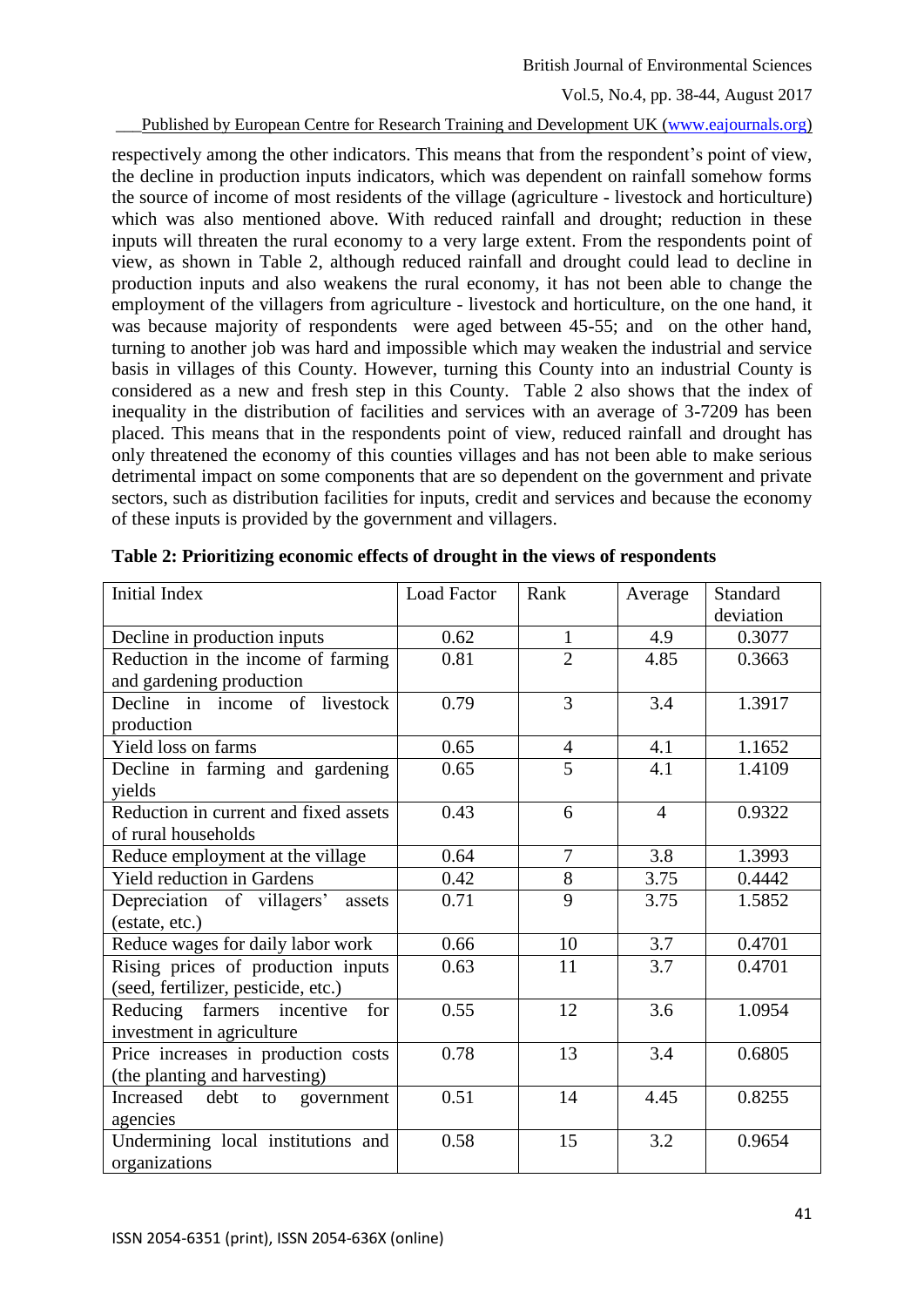#### British Journal of Environmental Sciences

Vol.5, No.4, pp. 38-44, August 2017

| Miscellaneous incomes decline                        | 0.76 | 16 | 3.35 | 0.7451 |
|------------------------------------------------------|------|----|------|--------|
| Changing operation system of                         | 0.45 | 17 | 3.3  | 0.9787 |
| agricultural land                                    |      |    |      |        |
| Village Economic Weakening                           | 0.48 | 18 | 3.1  | 1.6189 |
| Risk increase for investment in                      | 0.49 | 19 | 3    | 1.3377 |
| public and private sectors in rural                  |      |    |      |        |
| areas                                                |      |    |      |        |
| Reducing incentives for farmers to                   | 0.56 | 20 | 3    | 1.0259 |
| invest in livestock sector                           |      |    |      |        |
| Tendency to take on false jobs                       | 0.54 | 21 | 2.65 | 1.0399 |
| Turning to non-agricultural jobs                     | 0.53 | 22 | 2.4  | 1.23   |
| Inequality in the distribution of                    | 0.41 | 23 | 2.4  | 0.94   |
| facilities and services                              |      |    |      |        |
| $\alpha$ n 1 $\alpha$ 1'<br>$\bigcap_{n=1}^{\infty}$ |      |    |      |        |

Published by European Centre for Research Training and Development UK [\(www.eajournals.org\)](http://www.eajournals.org/)

Source: Research findings: 2015.

From Table 2, the amount of load factor of each indicator has been mentioned according to the degree of influence of drought. In this table, the effect of drought on the decline in income of farming and gardening products with a load factor of 0.81 is allocated the maximum load factor. This suggests that the county economies first and foremost has been based on agriculture and other occupations such as livestock and services and so are considered as a second job for villagers and secondly, due to the water nature of agriculture and the use of water from deep wells and flowing rivers to irrigate fields and gardens, low rainfall and droughts during this period have unbelievable effect on the loss and reduction in groundwater of this city. Loss index of income from livestock production, with a load factor of 0.79 is the second main occupation of the villagers in the second place in this County and this is a sign of the impact of drought on agriculture and natural rangelands in this city. Drought, in addition to declining production in this County has resulted in price increase and the cost of production of inputs and positioning prices increase index of production costs with a factor of 0.78 in the third place is an evidence of drought.

# **CONCLUSIONS**

The results showed that the economic impact of drought on Hir County include decline in production inputs, loss of income from farming and gardening production, reduction of income in livestock production, farm yield loss, reduction of crops and gardening production, reduction of the current and fixed assets of rural households, reduction of employment at the village, reduction of gardens yield, villagers property devaluation, reduction of wages for daily labor work, rising prices of production inputs, increased debt to government agencies, local weakening of the association, decline in other sources of income , changes in the use of agricultural land, weakening of the rural economy, increasing the risk of public and private investments in rural areas, reduction of incentive to investments in villagers livestock sector, the tendency to take on false jobs, turning to occupations other than farming and ranching and inequality in the distribution of facilities and services. The results of these findings has correlated with studies of (Amirkhni et al, 2012; Poortahery et al, 2013; Rezai et al, 2014; Jafari et al, 2011, Saleh and Mokhtari, 2013, a Keshavarz and Karami, 2013). One of the other noticeable issues in the economic aspect, had been the change in the production and operation system in the region because of drought, the drought has led to reduction of crop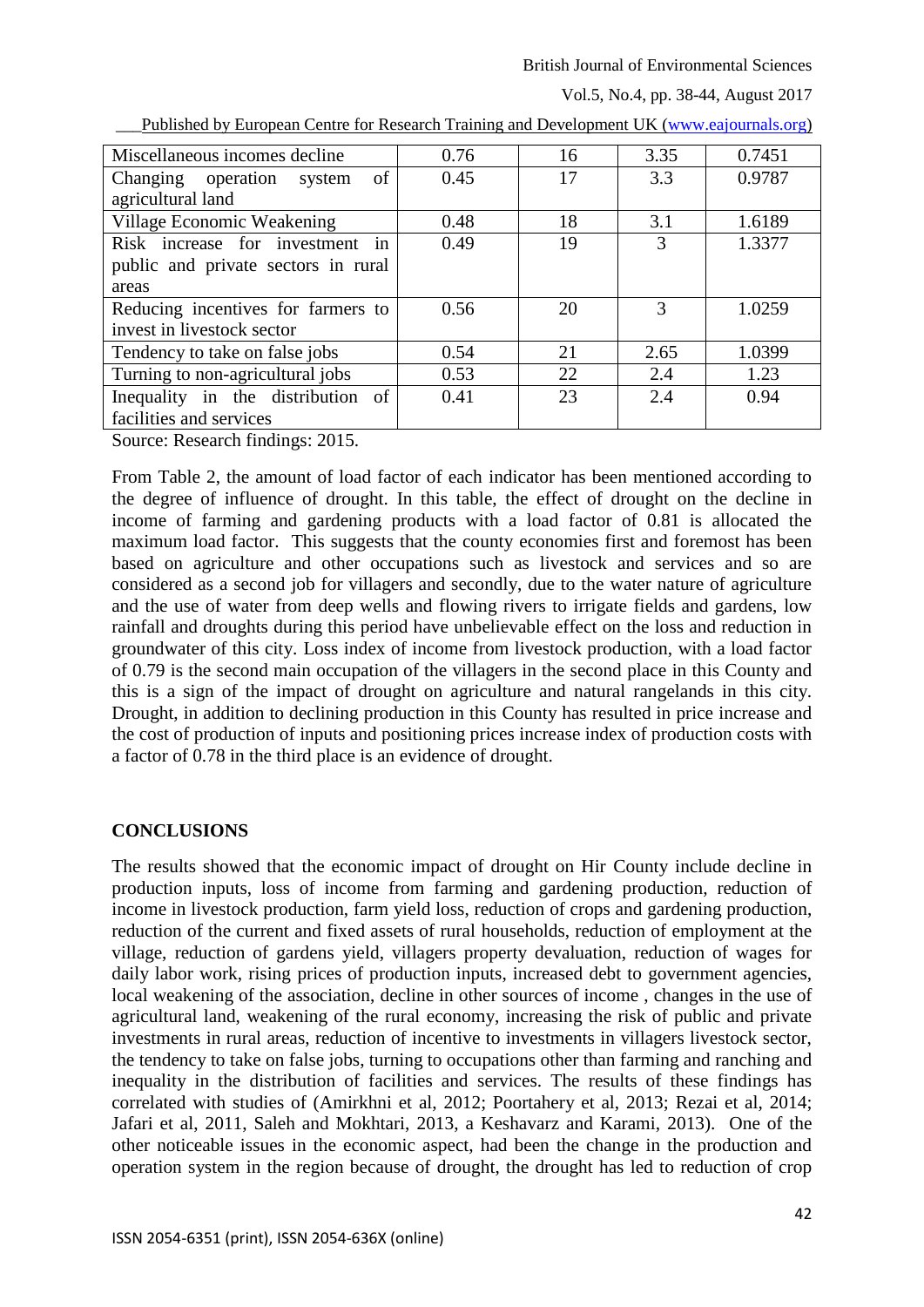Published by European Centre for Research Training and Development UK [\(www.eajournals.org\)](http://www.eajournals.org/)

diversity, reduction of planting yielding varieties and even in some cases changing the usage of rural lands which over the long term can make the villagers to face serious problems. Finally, according to the results of the study, it is suggested that a series of measures such as strengthening and application of scientific principles of meteorology in country's agriculture, necessity of paying attention to formulation and implementation of financial strategies to mitigate the negative effects of drought, allocation of special funds for drought in the County, application of more appropriate technology and improving management in dry land farms, development of drought insurance in various types and encouraging farmers to join and use them, codification of national plan of saving and rational use of water in various sectors of agriculture, production and distribution of publications and other promotional printed materials in rural areas, determining the crop pattern based on the severity of drought in different regions, taking advantage of new technologies and the development of long-term investments in accordance with the physical capacity, introduction of job opportunities to farmers in times of drought, creating balanced economic opportunities among different segments of farmers by establishing reserve fund, encouraging integration of land use, integrating research activities with indigenous knowledge systems, taking the proper amount of fertilizer and crop management techniques is desirable, encouraging integration of lands, integrating research activities with indigenous knowledge systems, taking the proper amount of fertilizer and desirable crop management techniques, training villagers on agricultural operations, etc should be on the agenda of planners and administrators.

#### **REFERENCES**

- Amir Khani, D., Chizari, Ch., Mahmoud Hosseini, M., (2012), Evaluation of factors affecting farmers in drought management, case study, of Wheat Farmers city of Varamin, Iran Journal of Agricultural Economics and Development, 2(43), 212-250. .
- Banafsheh Rezaei , M., Jalali, T., Zeynali, B., (2013), an analysis and assessment of drought climate of Ardabil using man- Kendal index and SPI, Journal of Geography and Planning, 5(5), 130- 145.
- Erfaniyan, M., Alizadeh, A., (2012), review the drought situation in the province of Khorasan Razavi, Journal of Geography and Regional Development, 1(3), 1- 25.
- Fatemi, M., Karami, A., (2011), analyzing the causes and effects of the drought. Iranian Journal of Agricultural Extension and Education, 36(2), 80-102.
- Ghayour, H., (2012), the size , scope and frequency of droughts in Iran, Geographical Research Quarterly, 4(5), 1-35.
- Gholami, M., Hakim Doost , Y., (2012) to evaluate the relationship between climate and location of villages in drought Case Study: Zanjan, Research and Rural Planning, 6 (11), 180- 212.
- Hedayati Dezfuli, A., (2012), Evaluation of drought and its trend in the Kohkiluyeh and Boyer Ahmad province, Nivar Journal, 5(8), 1- 22.
- Jafari F., Shabanali Fami, H., Daneshvar, Z., (2011), analyzing the willingness of farmers to participate in the city's drought management projects Tarom Olya, Human Geography Research, 4(5), 170-195.
- Keshavarz, M., Karami, E., (2013), Structural influence on drought management and impacts: A structural equation modeling approach, Journal of Science and Technology of Agriculture and Natural Resources, 4(32, 272- 290.